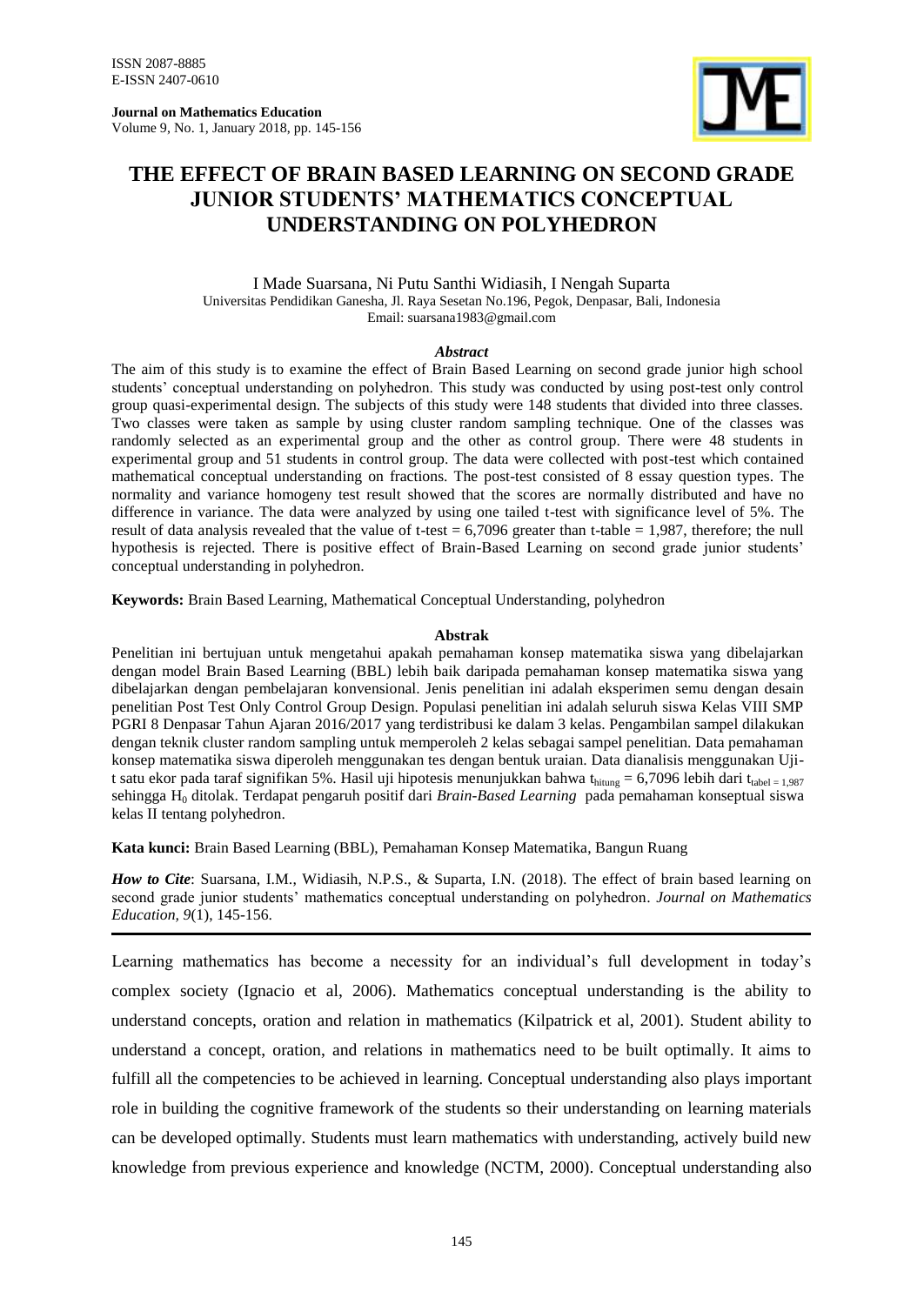essential in building the knowledge students already had.

The ability in understanding a concept makes students able to associate material that has been taught and the new one. This make the students build up the cognitive structure optimally. According to Kilpatrick *et al* (2001), conceptual understanding can help student to avoid obstacles in solving a problem. The ability of students to understand the concept can minimize chances of constraints in the problem settlement. It provides an opportunity for students to master competencies optimally. Students can understand a concept that is taught optimally by optimizing the learning situation in the classroom. The learning process in classroom should be creatively and innovatively designed. Teachers should apply learning models that make the classroom situation more conducive to support the learning process.

Hidayat & Iksan (2015) states that Indonesian students conceptual understanding is at the lowest level. Students are unable to transform non-formal knowledge into formal knowledge. This is supported by Costu *et al (*as cited in Hidayat & Iksan: 2015) who states that the majority of students are successful in mathematics but fail to solve a daily problems. This is because students not yet able to relate the knowledge they get previously and the new knowledge they just got. Furthermore, according to TIMSS (Trend in Mathematics and Science Study) survey in 2011, second grade junior high school students in Indonesia ranked 38th among 42 participants countries in mathematics tests. From the international average score of 500, Indonesian students only get average score of 386.

According to Mullis *et al* (2012) divided TIMSS aspect into three domains of knowing, applying, and reasoning. Knowing domain includes facts, concepts, and procedures that students need to know to proceed to the second domain that is the applying domain. This domain focuses on students ability to apply the knowledge and conceptual understanding in order to solve problems or answer questions. Meanwhile reasoning domain is more than just finding solutions to routine problems, but also including foreign situations, complex contexts, and multistep problems. One aspect in the objective of mathematics subjects is to understand mathematical concepts and to explain the connection of concepts. These points belong to the knowing and applying domain on TIMSS, where the average percentage of correct answers to Indonesian students in 2011 by TIMSS survey are: 31% for knowing, 23% for applying, and 17% for reasoning. The average is below the average percentage of international correct answers which are: 49% for knowing, 39% for applying, and 30% for reasoning.

Educational achievment is considered as the most important indicators of successful scientific and educational activities, examining factors affecting students "s academic achievement (Saravani et al, 2016). According to statement above, academic achievement is the most important aspect to achieve in every learningprocess. Adegoke  $\&$  Ajadi (2016) states that the students' low achievement occur due to the use of teaching methods that are unsuitable and ineffective. Low learning achievement indicates that the students not yet mastered the competence optimally. One indicator of low student achievement is the lack of conceptual understanding. Lack of concept understanding causing low level topic understanding. İt will make learning purpose connot be reached. Corresponding to PISA survey results, Indonesian students achievement is ranked 63 out of 70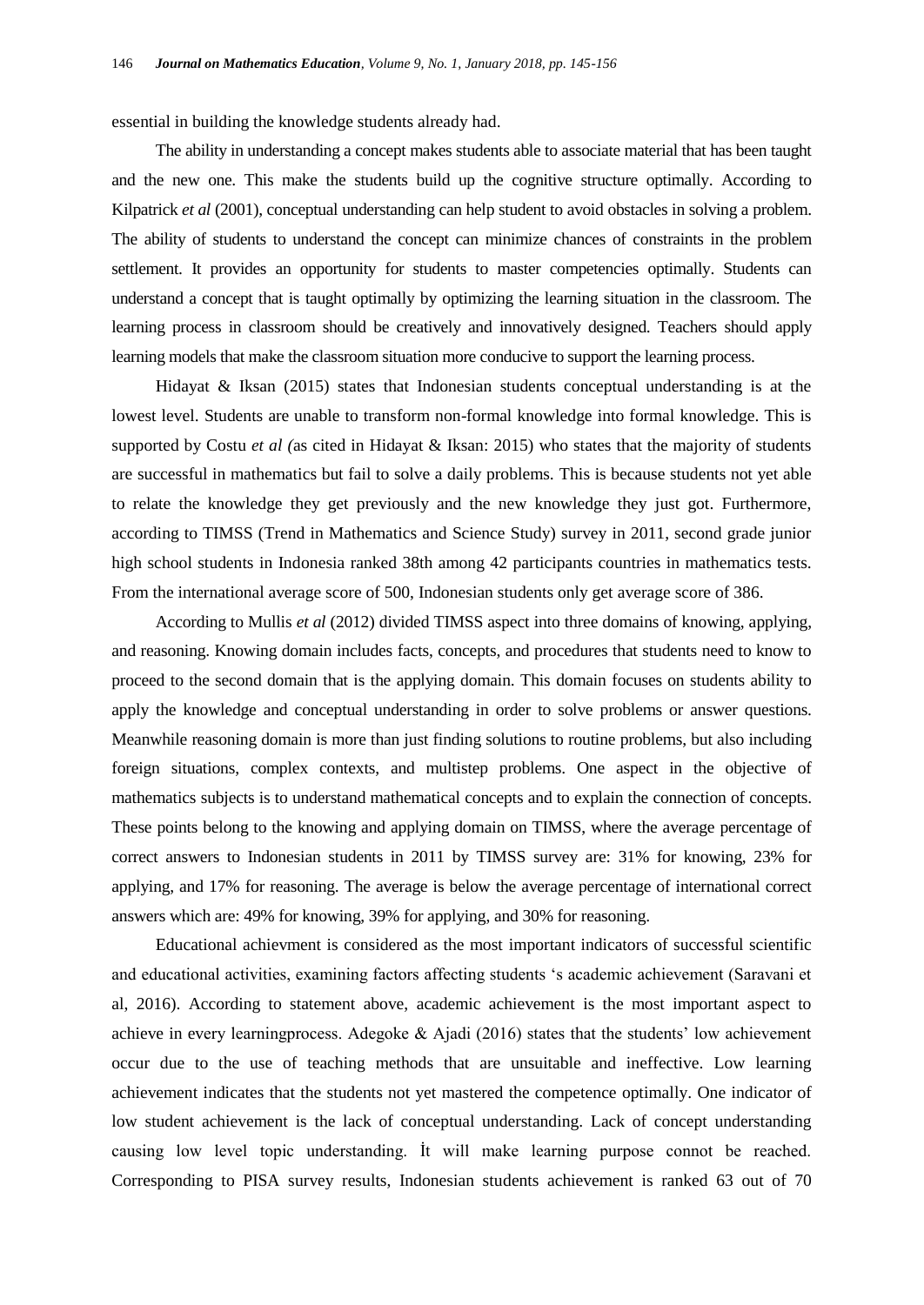countries with an average score of 386, while the international average score is 490. "Rated aspects are the ability of understanding, problem solving, reasoning ability, and communication skills" (David Kastberg, 2016). Result of TIMSS (Trend in Mathematics and Science Study) and PISA (Programme International for Student Assesment) study above shows that the ability of Indonesian students in mathematics, especially the conceptual understanding ability is still categorized as low.

Student"s Conceptual understanding can be optimized by planning and arranging both lesson plan, media, and teaching materials to be use in learning activities. The planning can be integrated holistically in the form of learning model. It required a learning model that can optimized students"s conceptual understanding or optimize the work of the brain in understanding a concept. Learning model that is expected to give positive influence to the students"s conceptual understanding is *brain based learning* model. "*Brain based learning* is a learning process that is aligned with a brain designed naturally to learn" (Jensen, 2008:12).This is supported by the results of research conducted by Nur (2016) which revealed that the ability of students to think mathematics creatively and learning independently by using brain based learning (BBL) model is better than students using conventional learning model.

In addition, research conducted by Mustiada (2014), the student's results of learning Science in the experimental group using *brain based learning* (BBL) model containe a character based learning is higher than the students' learning outcomes in the control group using a conventional learning model. In accordance with that, the results of research conducted by Fitriana (2016) showed that learning with *brain based learning* model by using concept maps have the results of learning Science-Biology better than *brain based learning* model using discussion method. Based on the results of research by Dewi (2013), Web-based *brain based learning* model can theoretically be used to improve students' mathematical connection ability.

Based on the explaination and results of the study above, the implementation of *brain based learning* model is expected to positively affect the students' mathematics conceptual understanding. With the alleged existence of a positive influence between the application of *brain based learning* models with mathematics conceptual understanding, it is necessary to conduct a research to determine the effect of the application of *brain based learning* model to students" mathematics conceptual understanding.

### **METHOD**

This research is quasi experiment using post-test only control group design. Quasi experiment research can be used to identify the effects caused by different treatment given to each classes and the researchers did not controls all variable and experiment strictly condition (Sugiyono, 2015) .The study is done in junior high school PGRI 8 Denpasar that last for one month start from february until march 2017. Population in research are all  $1488<sup>th</sup>$  grade students of SMP PGRI 8 Denpasar which are divided into 3 classes :VIII.1, VIII.2, and VIII.3.

Prior to the determination of sample, first the researcher undergone a equality of the population by using analysis variance (ANAVA) one-tail in students' mathematics UUB (Ulangan Umum Bersama) data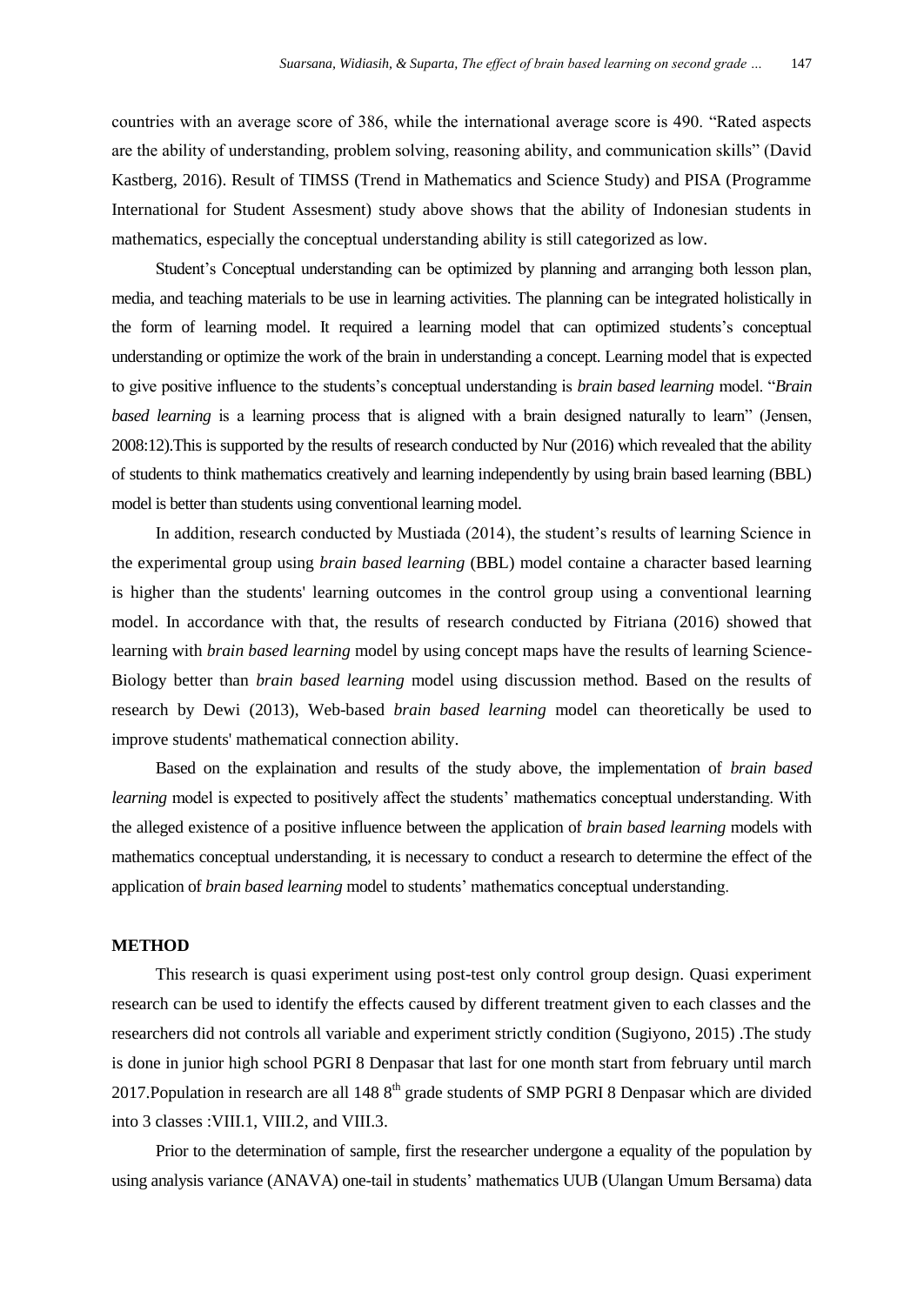of class VIII on academic year 2016 / 2017. The sample of this research consist of 99 students which distributed into 2 classes: VIII.1 as a control group and VIII.2 as a experiment group. The sample were taken specified by using clusters random sampling technique.The number of students on control group are 51 student and the number of students on experiment group are 48 students.

To recording the problems, as for briefly procedure described as follows: (1) Conducting observations; (2) Do the equality to determine the sample as well as determine control group and experimental group; (3) Design a support system and the instrument to be used in the research; (4) Validating the contents, validity points and reliability for research instruments; (5) Applying treatment of 5M (Mengamati, Menanya, Mengumpulkan Data, Mengasosiasi, Menyimpulkan) learning to the control group and applying model brain based learning on the experimental group (pre-explanation, preparation, initiation and aquitition, elaboration, incubition, verification, integration) in polyhedron ; (6) Do a post-test to the classes; (7) Analyzed data tests results to test the hypotheses put forward; (8) Prepared a report as results of the study.

In collecting the data, the researcher use essay test as the instrument. The essay test designed in accordance to understanding mathematics conceptual in the national council of the mathematics teachers (NCTM) 2000 namely (1) describe concepts in their own words; (2) identify or give examples and non-examples of concepts; (3) use correctly concepts in a variety of situations. The instrument would be trustworthy if it is passed two critical qualities: valid and reliable (Arikunto, 2002). Intrument of the test which has been drawn up beforehand tested the validity of its contents by Gregory testing. An instrument said to be trustworthy when the lateral extent the validity of the contents is 0,70  $\leq$  the validity of the contents  $\leq$  1 (Gay, 1996). The bigger of the validities' contents, the more trustworthy it is to be used.After checking the validity of the test contents, it is continued by testing the validity of tests using grains correlation product moment of Carl Pearson. A correlation coefficient product moment than the r-table the first significance 5% and degree of freedom  $n-2$ . If r $xy > r$ -table so the grains concerned other wise valid (Candiasa, 2011). Reliability testing done to a formula the coefficients of alpha (Alpha Cronbach).Reliabilies instrumentcriteria used is reliability of guilford criteria. The question to be used at least the reliability being or at  $r11 > 0.40$  intervals.

The analyzed data that used is the result test of understanding mathematics conceptual of both classes sample. Before the hypotheses test begins, first the data must be meet a mathematics prerequisite is derived from a population that normal distribution and having variance homogeneous. Normality testing to scatter data was undertaken to Kolmogorov-Smirnov technique. The maximum of D-value or D-test compared to the D-table with significant 5%. When D-test < D-table so the null hypothesis is accepted (Candiasa, 2010).With the conclusions that the students understanding mathematicsconceptual derived from a population that normal distribution.

Testing of homogeneity data was undertaken used Levene test (Candiasa, 2010). Value of W compared with F-table, which F-table =  $F_{\alpha(k-1,n_{wall}-k)}$  with significant 5%. When W < F-table so the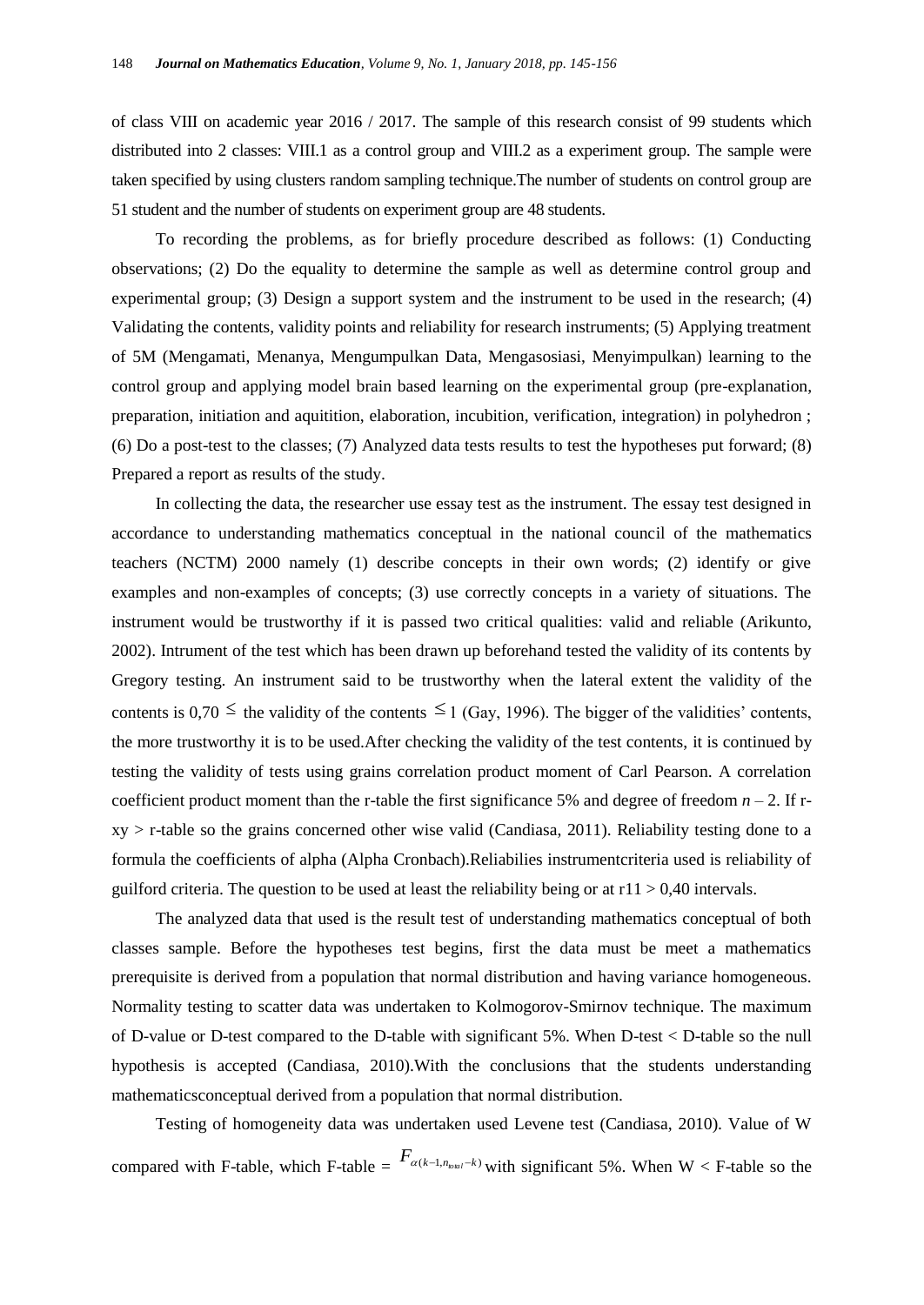null hypothesis is accepted(Candiasa, 2010). With the conclusions that the data hashomogeneous variance.If a prerequisite testing has done, process can proceed with the testing of hypotheses.

The testing of hypotheses is done with one-tail t-test (right tail) with significant 5%. Value of ttest compared with t-table with degrees freedom  $(n_1 + n_2 - 2)$ , when value t-test> t-table, where t-table

 $=$   $t_{\alpha(n_1-1,n_2-1)}$  so null hypothesis is rejected (Candiasa, 2010). With the students' understanding mathematics conceptual using brain based learning model better than students" understanding mathematics conceptual using conventional model.

## **RESULT AND DISCUSSION**

#### *Result*

Analysis descriptive results of students" mathematics conceptual understanding can be seen in Table 1.

Variable Group Experiment Control N 48 51  $\bar{X}$  21,291 15,647 Standard Deviations 4,161 4,203

Table 1. The results of the analysis descriptive of students' mathematics conceptual understanding

As shown in Table 1, the average score of students" mathematics conceptual understandingof experimental group is higher than students" in control group. Standard deviations for experiment group is 4,161 and for the control group is 4,203. The results of normality test on students" mathematics conceptual understanding data using a Kolmogorov-Smirnov technique can be seen in Table 2.

| Group      | D-test | D-table | Description   |
|------------|--------|---------|---------------|
| Experiment | 0,1176 | 0,1269  | <b>Normal</b> |
| Control    | 0,1143 | 0,1269  | <b>Normal</b> |

**Table 2.** The results of normality testing students' mathematics conceptual understanding

As shown in Table 2, the value of D-test on experiment group is 0,1176 and value of D-table on experiment group is 0,1266. This mean  $0,1176 < 0,1269$  it, so that data experiment group derived from a population that normal distribution.To that control group D-test obtained the value of as much as 0,1143 while for value of D-tabel to that control group is 0,1266, this indicates  $0.1143 < 0.1269$  it, so that data the control group also derived from a population that normal distribution. The results of homogeneity testing variance data students' mathematics conceptual understanding by Levene test can be seen in Table 3.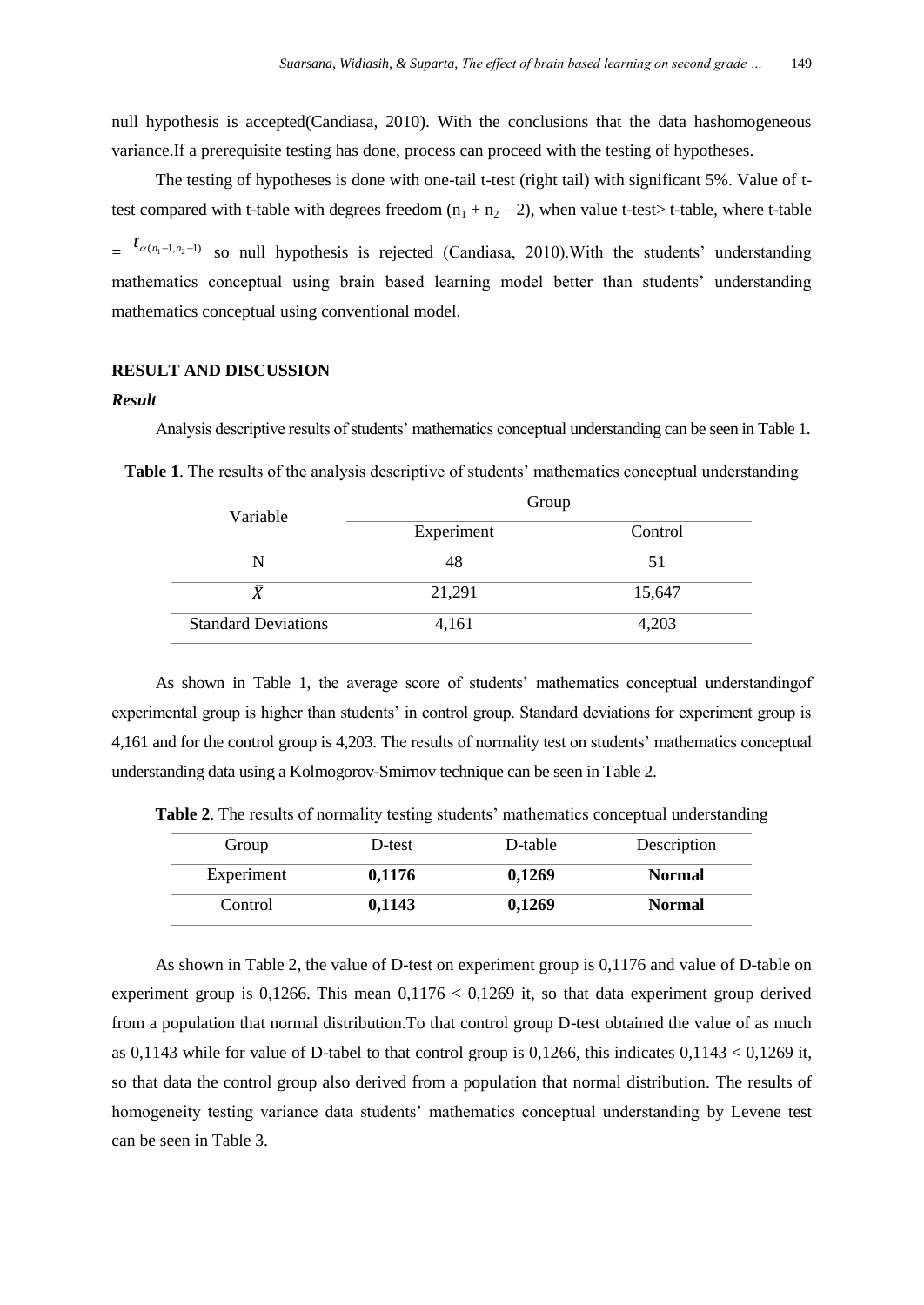| Group      | Varians | W      | F-table | Description |
|------------|---------|--------|---------|-------------|
| Experiment | 17,3174 | 0,0241 |         | Homogeneous |
| Control    | 17,6729 |        | 3,9391  |             |

**Table 3.** Test results of homogeneity variance data students' mathematics conceptual understanding

As shown in table 3, it shows variance results in experiment group of 17,3174 and variance in the control group 17,6729. Value of W obtained 0,0241 and value of F-table obtained 3,9391. Can be seen that value W< F-table namely  $0.0241 < 3.9391$  which means sample group has homogeneous data of mathematics conceptual understanding.

Test of normality and the homogeneity shows that data of a group of experimentation and the control group derived from a population that normal distribution and having variance of a homogeneous. Test because a prerequisite has fulfilled, hence the testing of hypotheses can be done by using t-test the one-tail (right tail) to see the whereabouts differences students" mathematics conceptual understandingwho learned with a brain based learning model with students who learn on the conventional learning model. The results of the hypotheses testing of data student"s mathematics conceptual understandingwith t-test can be seen in Table 4.

Table 4. The results of t-test data student's mathematics conceptual Understanding

| Group      | n  | gab    | $S_{\rm gab}$ | $t_{test}$ | $t_{\rm label}$ | <b>Description</b> |
|------------|----|--------|---------------|------------|-----------------|--------------------|
| Experiment | 48 | 17,500 | 4.1834        | 6,7096     | 1,9847          | hypotheses         |
| Control    |    |        |               |            |                 | null rejected      |

As shown in table 3, the t-test result is 6,7096 and t-table is 1,9847 , this means that value of t-test  $>$  value of t-table namely 6,7096  $>$  1,9847. It can be concluded that null hypothesis were rejected and alternative hypothesis is accepted. In other words, student"s mathematics conceptual understandingwho learned with brain based learning model is better than using conventional learning model.

## *Discussion*

Based on the result of score data hypothesis testing of students" mathematics conceptual understanding to the experimental class and control class where the data were tested by using the ttest of one tail, obtained the conclusion that the students" mathematics conceptual understanding which was taught by the learning model of brain based learning is better than using the conventional learning. This means that the application of learning model of brain based learning on mathematics learning gives a meaningful impact on students' mathematics conceptual understanding.

Based on those discoveries, it is found that the students" mathematic conceptual understanding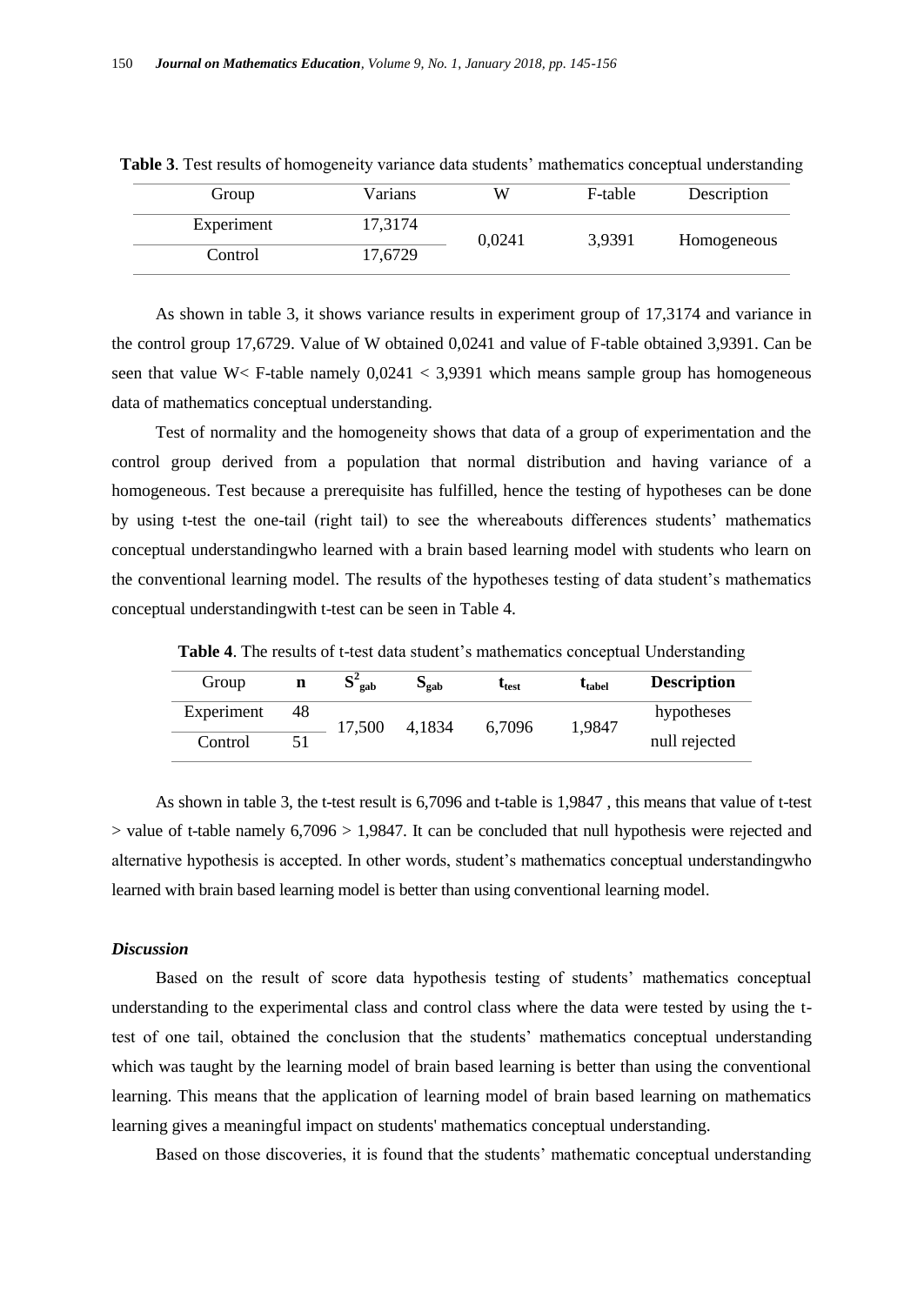who were taught by brain based learning model is better than using conventional learning model. This statement is supported by some relevant researches, among others: (1) According to the results of research conducted by Nur (2016) that is the ability to think creatively mathematically and student learning independence using brain based learning model (BBL) is better than students using conventional learning model. The ability of mathematical creative thinking is based on a understanding of mathematical concepts. A good mathematic conceptual understanding is needed to improve the ability of mathematical creative thinking, because in the ability of mathematical creative thinking, students are required to be more creative in applying the concepts and reasoning of mathematics in problem solving which indirectly requires the students to understand the concept first. With the increasing ability of mathematical creative thinking, it is certain that understanding of mathematical concepts also increased. Therefore, it can be seen the relationship between the ability to think mathematically creative with the understanding of mathematical concepts. (2) The research conducted by Mustiada (2014). In his research, the result of science learning of the students in the experimental group using brain based learning model (BBL) has a higher character than the students' science learning outcomes in the control group using conventional learning model.

To obtain the maximum achivement, one component that must be maximized is the understanding of concepts. After the conceptual understanding, students are expected to apply, in the ability of a person to apply or use general ideas, ordinances or methods, principles, formulas, theories, etc. (3) The result of research conducted by Fitriana (2016) showed that the learning of brain based learning using mapping concept of IPA-Biology learning has better result than the learning of brain based learning using discussion method. In line with that, the research conducted by I Gusti Agus Made Mustiada (2014) showed that there is a link between conceptual understanding with student learning outcomes. If student learning outcomes increase then indirectly can be understood students' conceptual understanding has increased before. (4) Dewi in 2013 conducted similar research. The result showed that brain based learning assisted with website can theoretically be used to improve students' mathematical connection ability. The ability of mathematical connections is used to study several mathematical topics that are interconnected with each other. There are several activities that include mathematical connections, one of which is understanding the equivalent of representation concepts. To release those activities include a mathematical connection that is required understanding of mathematical concepts. As the ability of mathematical connections increases, it is based on an understanding of a concept that has also increased previously. So that can be seen the relationship between the ability of mathematical connection with the understanding of concepts.

The early stages of the brain based learning model, namely preparation and pre-exposure, on the application of teachers involves mind mapping made by teachers as interesting as possible so that students are interested in learning. Mind mapping serves to facilitate the information organization that reflects thoughts, problems, attention and relationships with the previous learning. Thus, students can longer remember the concepts of material that has been studied. At this stage, the teacher is also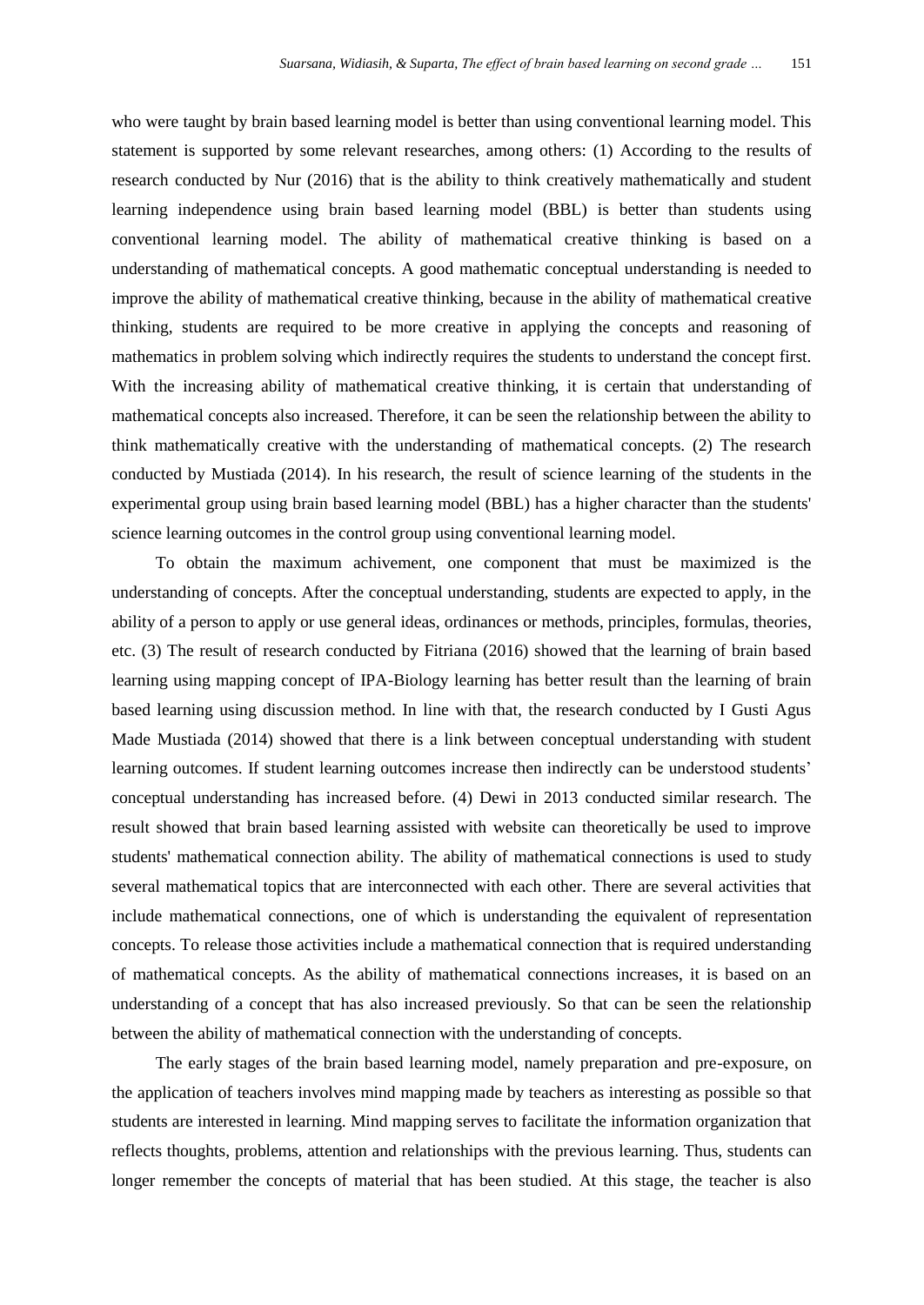conditioned to make the learning atmosphere conducive and fun. Teachers could invite students to create mind mapping in accordance with the students" creation, so that students are interested to read mind map that they made. Students make a masterpiece in the form of mind mapping and shown at the end of learning that will be displayed in the class.

The next stage is the stage of initiation and acquisition, where the discussion in groups, students are able to share information that is complied with peers. In addition to groups learning, it can improve students" motivation learning. In group discussion, students are given the opportunity to teach and explain information or concepts to group members as well as to help strengthen the mastery of a particular concept or information. Group discussions can also trains students 'democratic attitudes to play active role in arguing, looking at friends' opinions, brainstorming, correcting misconceptions and completing their knowledge. In this stage the teacher becomes a facilitator. When the students are not undersand well, the teacher approaches the group and explains it so the discussion goes smoothly. Students discuss other students worksheets designed by teachers to make it easier for students to understand basic concepts. Therefore, the formulas can be found and students can answer the questions given correctly.

In applying the elaboration stage, the teacher asks one of the group representatives to present or communicate the results of each group's discussion. One representative is chosen by the teacher randomly, all students must prepare themselves, not just one student. Through elaboration, students can learn to summarize information in their own words. This also train students' courage to come forward and express their opinions. After that, the teacher gives the opportunity to other students to express their opinions to the group of presenters. There is a positive process of exchanging information and teachers motivate students who want to discuss or ask for good two-way communication. From the discussion between groups studenta can complete the answers of one student with another student.

In applying the incubation stage and inserting the memory, students are given the opportunity to repeat, remembering to rewrite the concepts that have been given in a fun way to optimize the students" mathematics conceptual understanding. By rewriting, the students can better remember the concepts that taught so as to minimize the misconception in learning. In addition, teachers also use classical music and brain exercises (brain games) which are fun, so that students are interested to try it. The application of music and brain exercises in learning can enhance pleasure for learners and give learners a feeling that their class is a fun place and helps learners to relax and mark important moments or events in learning. Each teacher's learning gives different and non-monotonous music to a single music, as well as brain gymnastics, various brain exercises, from very easy to difficult, so that much variation in the learning takes place.

In addition, the brain based learning model also provides verification and confidence checks, where teachers through question and answer questions with students discuss what has been learned and minimize misunderstanding of students 'answers. It can be done by checking the students' answers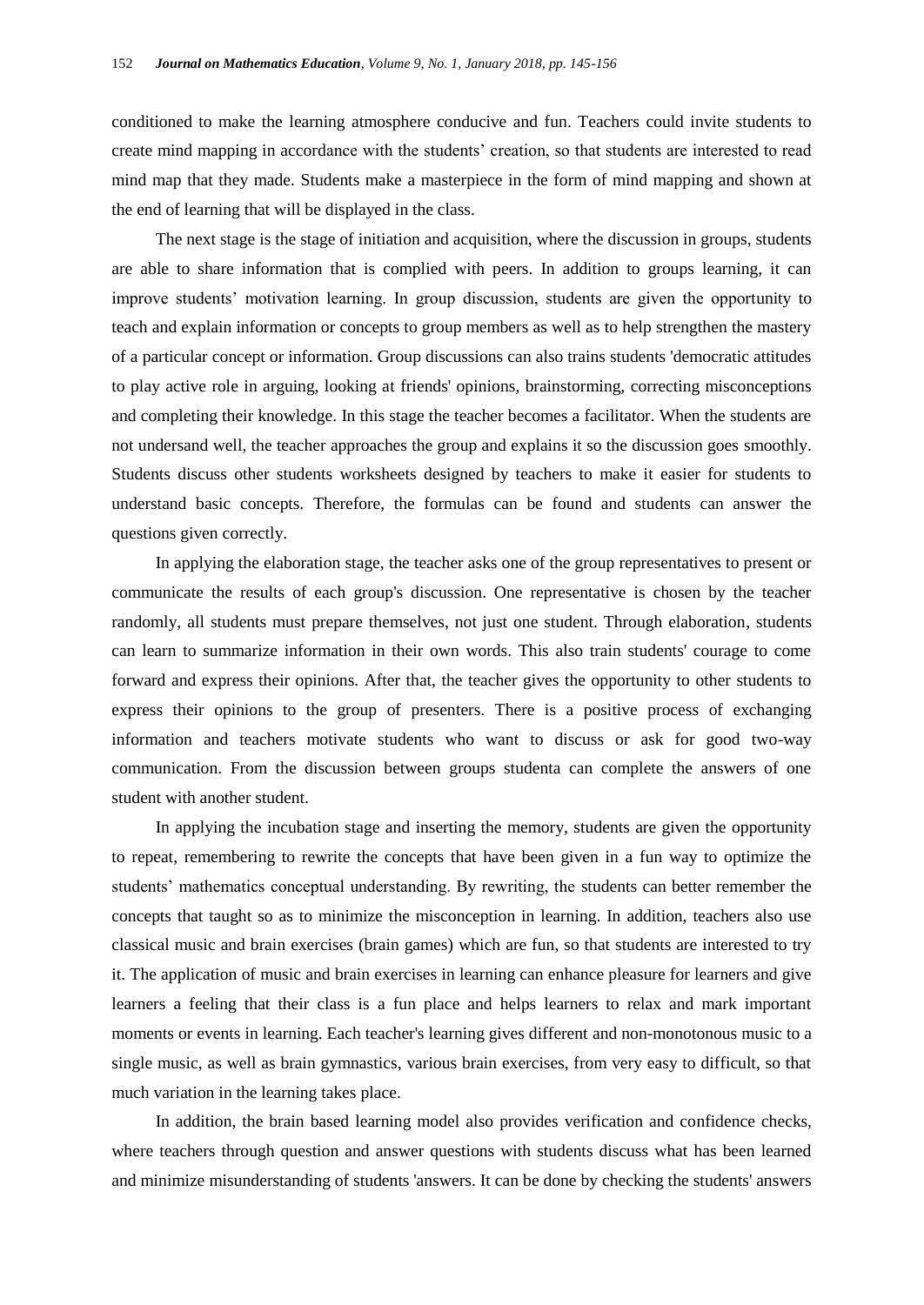so students are sure their answers are not mistaken or wrong. Teachers provide reinforcement of students who are correct or students who are still not correct in answering the problems from teachers; thus, students' do not experience mental breakdown when the teacher verify and check their confidence.

In every interrupted learning, teachers always take time to give brain teashing (surprise) in the form of reprimand, or challenge to answer the problem suddenly to students who are sleepy, chatting in class, or who are not paying attention to the teacher. Brain teashing can dilute the atmosphere and create a sense of reluctance to the teacher so that the learning process can run conducively.

At the end of the learning the teacher held a celebration or integration of the learning process of students both individually and in groups. This is usually done by giving applause and gifts to students who are considered achievers at the time of learning, be it brave to answer teacher questions from inappropriate answers up to the right answers or correctly answering questions during brain exercises. They also can be given reinforcements. This is intended to engage students to be more actively learning and more motivated than ever.

## **CONCLUSION**

The results of current study can provide significant information for those who works in educational institutions. Considering the role and importance of matemathics concept understanding, the role of teachers in the implementation of learning models of brain based learning as a facilitator along the learning process, ranging from introducing students with mind map to facilitate students in understanding information related to the concept of learning, providing conditions conducive and fun for students so it appears motivation in students to understand the concept of learning so that will be achieved also optimizing the students" mathematics conceptual understanding.These advantages make the learning model of brain based learning interesting and able to accommodate students, as well as encourage the students" mathematics conceptual understanding development.In addition, based on the results of research that has been conducted, to other interested researchers, it is advisable to conduct in-depth research on the learning model of brain based learning with larger population and broader learning materials to find out the effect of its application in learning mathematics. In addition, interested researchers can conduct research on the creativity and motivation of students who learned by using brain based learning model, because the supporting impact of this learning model is increasing creativity and motivation of students.

## **ACKNOWLEDGMENTS**

I would like to acknowledge with much appreciation the crucial role of the school principal of SMP PGRI 8 Denpasar and the students of grade VII, who gave the permission to do research at school and to become a good research subject. Do not forget the author thanks to all parties who have helped until the completion of the script of this article.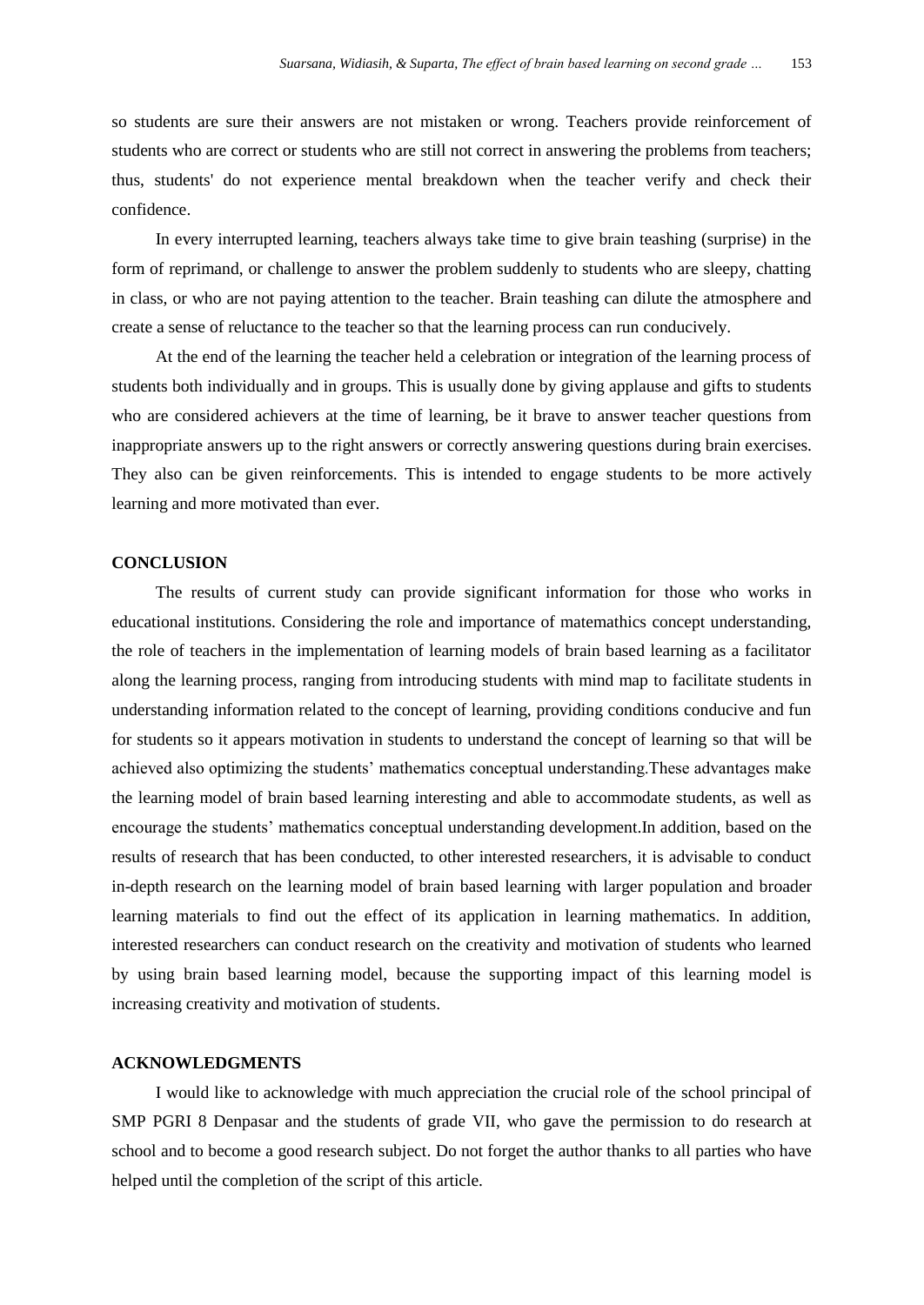#### **REFERENCES**

- Adegoke, B. A. & Ajadi, T. A. (2016). Stuctural modeling of teacher characteristic, skills in teaching, and students"achievment in secondary school physics, *6*, 81–94. Retrieved from http://www.macrothink.org
- Candiasa, I. M. (2010). *Statistik Univariat dan Bivariat Disertai Aplikasi SPSS.* Singaraja: Universitas Pendidikan Ganesha.
- Candiasa, I. M. (2011). *Pengujian Instrumen Penelitian Disertai Aplikasi ITEMAN dan BIGSTEPS*. Singaraja: Universitas Pendidikan Ganesha.
- Coughlan, S. (2015). Asia Tops Biggest Global School Rankings. Retrieved December 17, 2016, from http://www.bbc.com/news/business-32608772
- Dewi, N. . (2013). Peningkatan Kemampuan Koneksi Matematis Mahasiswa Melalui Brain-Based Learning Berbantuan Web, *1*, 283–374.
- Fitria, E. (2016). Perbandingan Hasil Belajar Ipa-Biologi Menggunakan Model Brain Based Learning Menggunakan Peta Konsep Dengan Metode Diskusi Pada Siswa Kelas VII SMP Negeri 22 Surakarta.
- Gay, L. R. (1996). *Educational Research Competencies for Analysis an Application*. Unites States of Amerika: Merrill Publıshıng Compeny.
- Hidayat, R. & Iksan, H. Z. (2015). The Effect of Realistic Mathematic Education on Students" Conceptual Understanding of Linear Progamming, *6*, 2439-2445.
- Ignacio, N. G., Nieto, L. J. B., & Barona, E. G. (2006). The affective domain in mathematics learning. International Electronic Journal of Mathematics, *1*, 16-32.
- Jensen, E. (2008). *Pembelajaran Berbasis Otak*. Jakarta: Pusaka Pelajar.
- Kastberg, D. dkk. (2016). *Performance of U.S. 15-Year-Old Students in Science, Reading, and Mathematics Literacy in an International Context First Look at PISA 2015*. United State of America. Retrieved from http://nces.ed.gov/surveys/pisa/pisa2012/index.asp.
- Kilpatrick, Swafford, dan F. (2001). *Helping Children Learn Mathematics*. (N. R. C. Mathematics Learning Study Committee, Ed.). Washington, DC: Library of Congress Cataloging. Retrieved from http://www.nap.edu/catalog/9822.html
- Mullis, E. al. (2011). *TIMSS 2011: International Results in Mathematics. United States*. TIMSS & PRILS International Study Center.
- Mustiada, I. G. A. M. (2014). Pengaruh Model Pembelajaran Bbl (Brain Based Learning) Bermuatan Karakter Terhadap Hasil Belajar IPA, *2*.
- NCTM. (2000). *Principle and Standards for School Mathematic*. Virginia.
- Nur, I. R. D. (2016). Meningkatkan Kemampuan Berpikir Kreatif Matematis Dan Kemandirian Belajar Siswa Dengan Menggunakan Model Pembelajaran Brain Based Learning, *4*, 26–41.
- OECD. (2010). PISA 2012 Assessment and Annalytical Framework Mathematic, Reading, Science, Problem Solving and Financial Literacy. Retrieved November 10, 2016, from http://www.oecdilibrary.org/education/pisa-2012-assessment-andanalytical-framework/mathematicsframework\_9789264190511-3-en